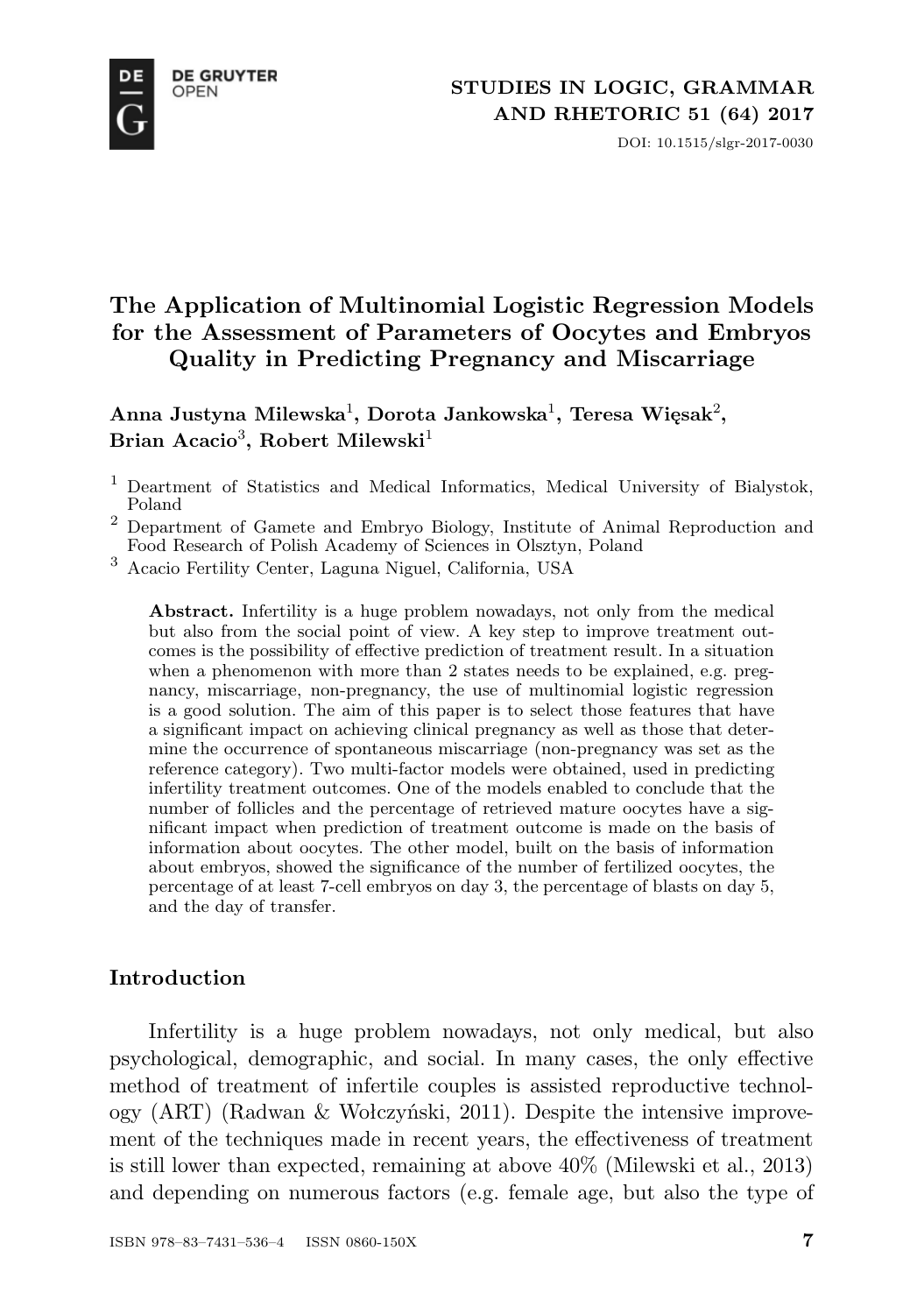stimulation, duration of culturing, among others). A key step to improve treatment outcomes is the possibility of effective prediction of the result of treatment. When treatment outcome can be effectively predicted on the basis of the available information, it becomes possible to adjust selected parameters of treatment in such a way as to improve treatment outcomes.

The use of advanced data analysis methods such as data mining or artificial intelligence algorithms for the prediction of infertility treatment results has become popular recently (Milewska et al., 2011, 2014, 2016; Milewski et al., 2016). However, basic regression modelling is still being successfully applied. When creating models predicting the effectiveness of infertility treatment, binary phenomena (pregnancy – non-pregnancy; birth of a healthy child – no birth, etc.) are treated as dependent variables. While the logistic regression method is used for modelling such phenomena (Yildirim et al., 2017), there are situations in which one deals with phenomena with more than 2 states. In order to use the standard logistic regression method, the multi-state variable would have to be divided into several binary variables to be modelled separately. Nonetheless, this is not an adequate solution, thus it would be more beneficial to create a single model that could deal with more than one binary dependent variable. Using multinomial logistic regression seems to be an appropriate solution in this situation (Atkinson et al., 2016; Mukesi et al., 2017; Pesatori et al., 2013). For reasons that are difficult to fathom, this method is quite rarely used in Poland, therefore it needs popularization, resulting in this article.

#### **Multinomial Logistic Regression Model**

Logistic regression is a statistical method used to estimate the probability of occurrence of a binary outcome based on a set of explanatory features. It allows to describe the influence of the considered factors on the analysed dichotomous variable. On the other hand, if the dependent variable has at least 3 unordered categories, then multinomial logistic regression (MLR) should be used. The MLR method was created on the basis of the concepts of binomial logistic regression and has the same basic setup, thus it can be said that it is an extension of logistic regression (Hosmer & Lemeshow, 2000). Multinomial logistic regression is also known as the polytomous or multiclass logistic regression method.

Let us assume that we consider K predictors  $X_1, X_2, X_3, \ldots, X_K$  (they may be continuous and/or categorical) and outcome variable  $Y$  with  $J$  nom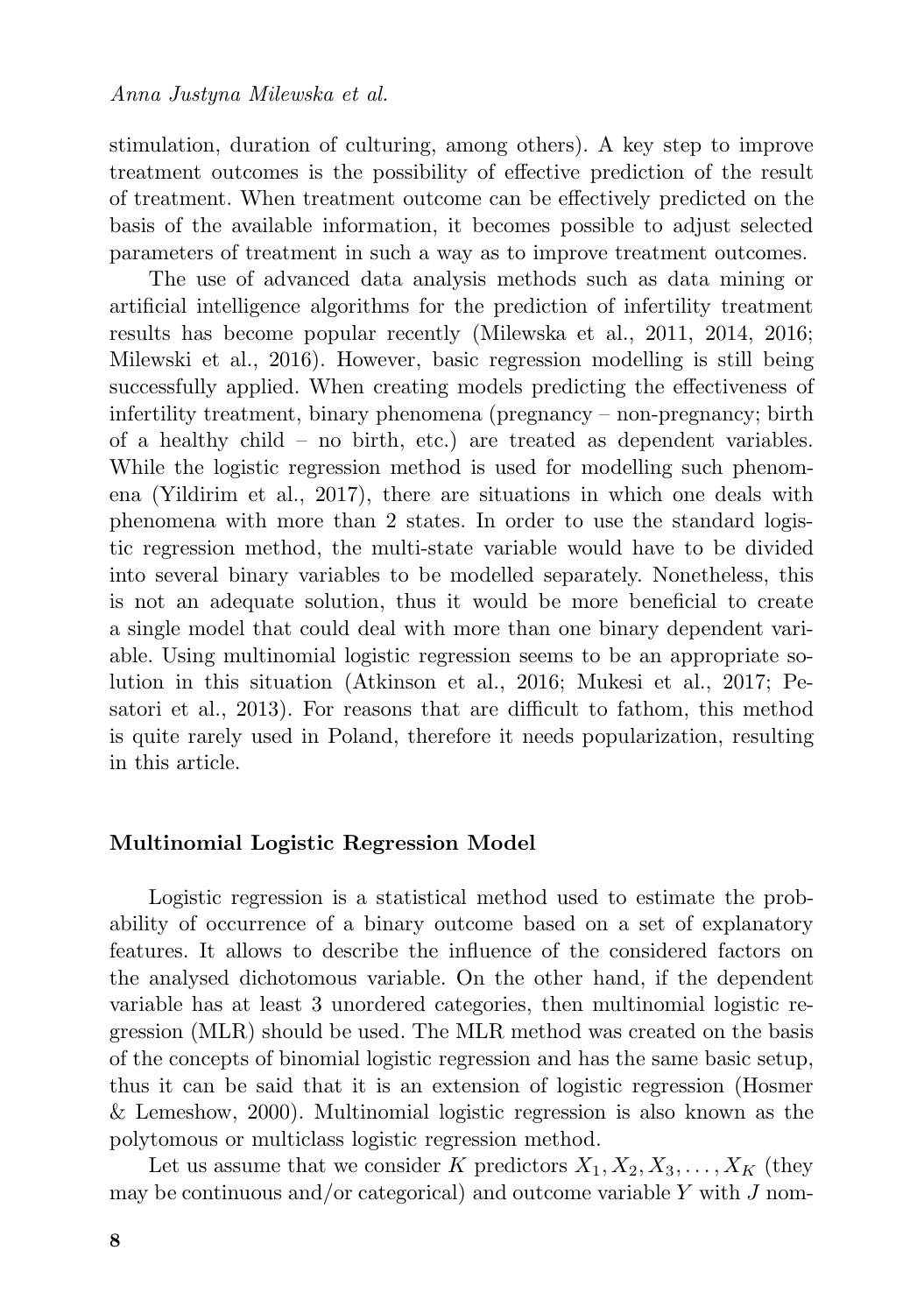inal categories. Then the multinomial logistic regression model may be presented as:

$$
logit(Y_j) = \ln \left[ \frac{P(Y = j | \bm{X})}{P(Y = J | \bm{X})} \right] = \beta_{j0} + \beta_{j1} X_1 + \beta_{j2} X_2 + \ldots + \beta_{jK} X_K
$$

where  $j = 1, 2, \ldots, J - 1$ . In such a way, we have  $J - 1$  logit equations. Each of them is a linear function that models the logarithm of probability as having response j to baseline category  $J$  (Agresti, 2002). All logits are defined relative to such a predetermined baseline category. It is important to point out that, because they are unordered, any of the J categories can be taken as the reference outcome (El-Habil, 2012). Logit coefficient  $(\beta_{ik})$ provides information on how great a change in the logit is made by a one– unit increase of the value of k-th predictor (while the values of the other variables remain unchanged). The relative risk ratio (RRR) is used the most commonly for the interpretation of the model:

$$
\frac{P(Y=j|\mathbf{X})}{P(Y=J|\mathbf{X})} = \exp\left(\beta_{j0} + \sum_{k=1}^{K} \beta_{jk} X_K\right)
$$

RRR is an exponential function of regression coefficients. RRR greater than 1 means that the probability of occurrence of j-th category is greater than the probability of obtaining reference category J. Due to the fact that the sum of all probabilities  $P(Y = j|\mathbf{X})$ , where  $j = 1, 2, ..., J$ , equals one, it is easy to establish that:

$$
P(Y = j | \mathbf{X}) = \frac{\exp(\beta_{j0} + \beta_{j1}X_1 + \beta_{j2}X_2 + \dots + \beta_{jK}X_K)}{1 + \sum_{j=1}^{J-1} \exp(\beta_{j0} + \beta_{j1}X_1 + \beta_{j2}X_2 + \dots + \beta_{jK}X_K)}
$$

$$
P(Y = J | \mathbf{X}) = \frac{1}{1 + \sum_{j=1}^{J-1} \exp(\beta_{j0} + \beta_{j1}X_1 + \beta_{j2}X_2 + \dots + \beta_{jK}X_K)}
$$

Parameters  $\beta_{jk}$   $(j = 1, 2, \ldots, J; k = 1, 2, \ldots, K)$  are estimated using the maximum likelihood method (Hosmer & Lemeshow, 2000; Tabatabai et al., 2014). The likelihood function for n independent observations can be written as:

$$
L(\beta) = \prod_{i=1}^{n} \prod_{j=1}^{J} P(Y = j)^{d_{ij}}
$$

where

$$
d_{ij} = \begin{cases} 1 & \text{if } Y_i = j \\ 0 & \text{if } Y_i \neq j \end{cases}
$$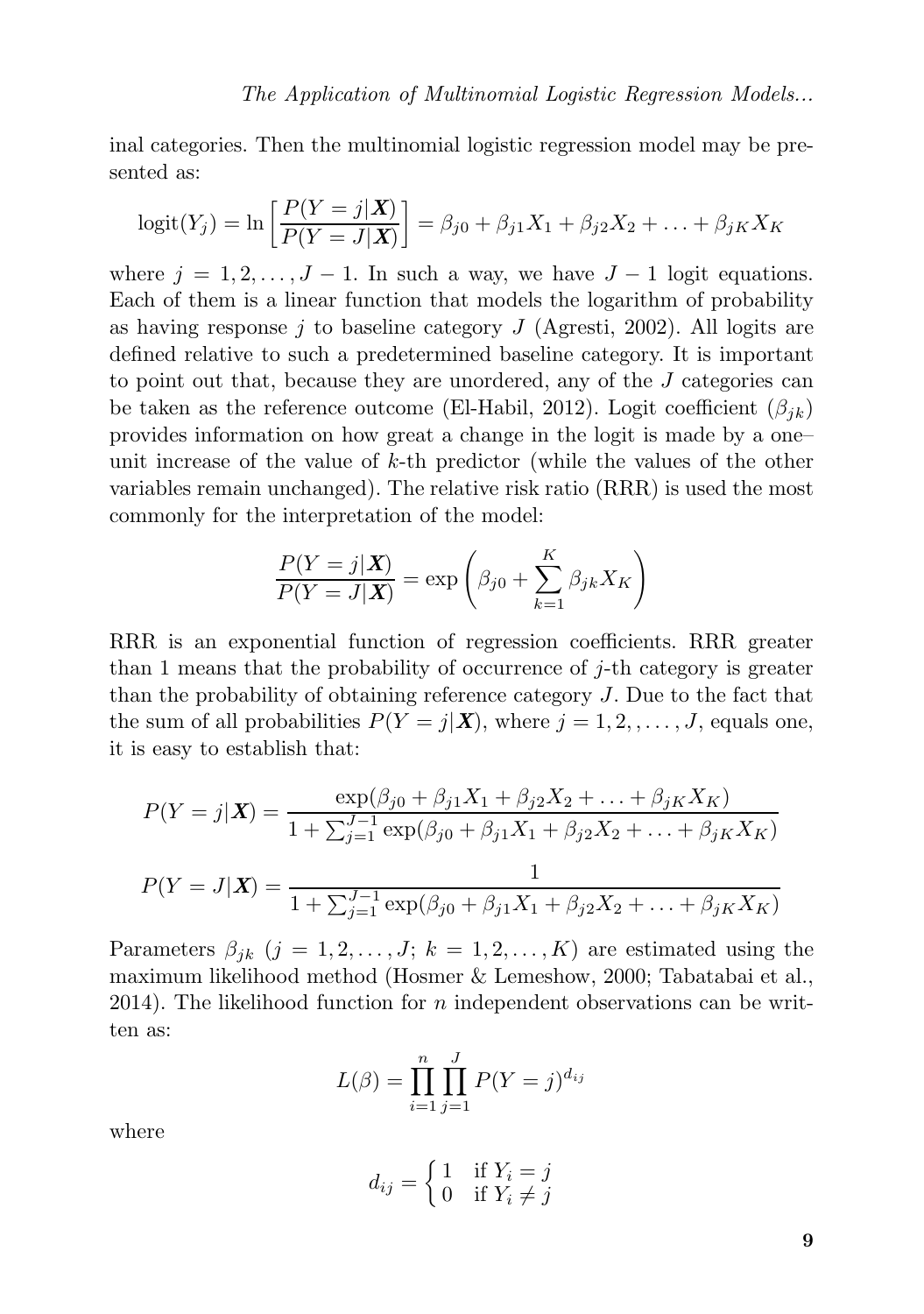so  $d_{ij} = 1$  if *i*-th case belongs to *j*-th category. It is possible to determine the parameters of a multinomial logistic regression model in several steps. It is necessary to take the logarithm of such a function  $L(\beta)$  and calculate the first partial derivatives of lnL( $\beta$ ) with respect to each of the estimated  $\beta_{ik}$ coefficients. Then these equations should be set to 0 and solved.

The testing of statistical significance of individual regression coefficients  $(\beta_k)$  is performed with the use of test statistics based on the Wald coefficient:

$$
\text{Wald}(Z) = \frac{\beta_k}{SE(\beta)}.
$$

In order to confirm the appropriateness of the whole model created with the use of the MLR method, the likelihood ratio chi-square test must be performed. Test statistics is based on the difference of logarithms of the likelihood function of the reduced model with intercept only  $(L_0)$  and the fitted final model  $(L_1)$ , in which  $p = K \cdot (J - 1)$  parameters are considered:

$$
LR = -2(\ln L_0 - \ln L_1) \sim \chi_p^2
$$

The multinomial logistic regression model is used to describe a qualitative, nominal and multicategorical dependent variable. This solution allows to estimate the probability of occurrence of one of the different possible outcomes on the basis of independent characteristics, which may be of any type: continuous, nominal or ordinal. It can be useful to solve classification problems. It also enables the identification of factors that affect the dependent variable. The prepared model gives the possibility to explain, in terms of relative risk ratio, how strong this impact is.

#### **Applications in Medicine**

All of the aforementioned aspects result in the method being widely used. For this reason, publications can be found in which the multinomial logistic regression model is applicable in areas as diverse as banking, for the assessment of credit risk (Miyamoto, 2014; Van Deventer et al., 2013), or tourism – to describe variables that influence choices concerning travel made by tourists (Can, 2013). The method proved successful for the determination of socioeconomic factors that affect major choices made by consumers when purchasing food (Kohansal & Firoozzare, 2013). Another example of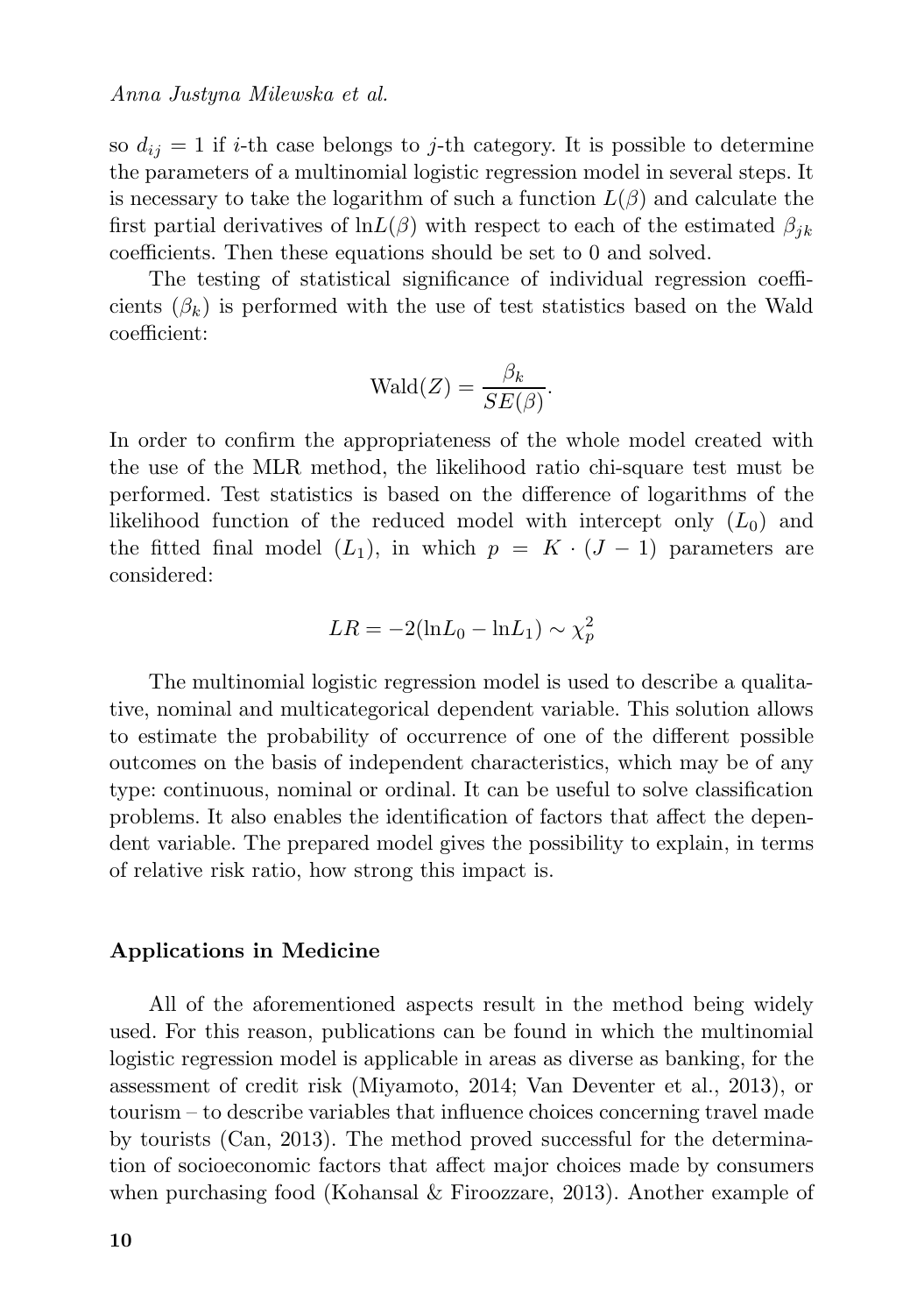the use of this type of model was the search for the most important risk factors of violence against woman in Palestinian society, among the various socioeconomic, demographic, political, and cultural characteristics as well as variables related to education, housing conditions, or describing the partner (Okasha & Abu-Saada, 2014).

Multinomial logistic regression is often used in different branches of medicine. There are numerous publications applying this method in allergology. For instance, Mukesi et al. (2017) found out the most common causes of several types of skin allergies while Ranciere et al. (2013) studied the associations between dry night cough, atopy and allergic morbidity. A method that applies MLR models also proves to be effective in oncology. As an example, Pesatori et al. (2013) investigated the association between oral contraceptive use, hormone replacement therapy, and lung cancer risk in women. Atkinson et al. (2016), on the other hand, confirmed that being overweight or obese, age at first pregnancy greater than 26, breastfeeding, and smoking should be considered as important risk factors for Inflammatory Breast Cancer of different subtypes. Furthermore, some works show that MLR can be useful in explaining processes occurring in areas of medicine such as genetics (Cleynen et al., 2016), cardiology (Dolansky et al., 2010), or stomatology (Medina-Solis et al., 2008).

Researchers conducting studies in the area of gynaecology and obstetrics also frequently reach for MLR-based models, which enabled, among others, to indicate factors associated with excess and inadequate weight gain during pregnancy (Neupane et al., 2015). In addition, authors of publications compared the results of analyses with models created with the use of the separate binomial logistic regressions approach. Al-balushi et al. (2016), in a publication entitled "Contraceptive Method Choices Among Women In Oman: A Multilevel Analysis", showed the advantage of the multinomial logistic regression model over the separate binomial logistic regression model, if the analysed variable takes multiple categories. It was noticed that the effects of predictors on different groups of the explained variable can be estimated simultaneously and tested for equivalence in a multilevel model. Al-balushi et al. (2016) investigated the socio-economic, demographic, and individual characteristics that have influence on the decision to choose and use a particular method of contraception, traditional or modern, among women in Oman. Sadat-Hashemi et al. (2005), on the other hand, prepared models predicting the type of pregnancy, i.e. wanted, unwanted by wife, unwanted by husband, or unwanted by the couple, with the use of MLR. The obtained results were compared with the classifier created on the basis of a neural network.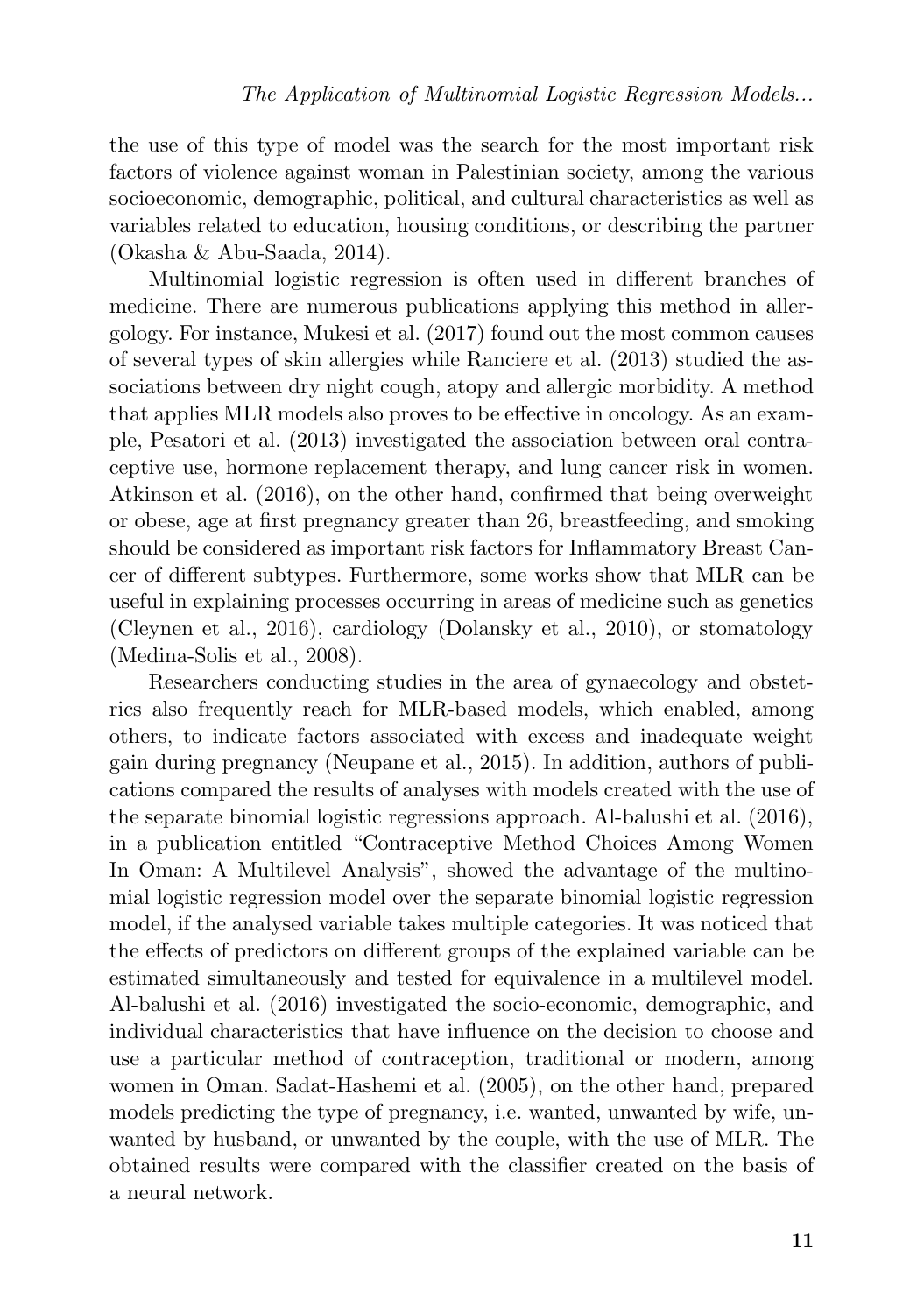## **Assessment of Parameters of Oocytes and Embryos Quality in Predicting Pregnancy and Miscarriage**

The aim of this paper was to select the features that have a significant impact on achieving clinical pregnancy and those that determine the occurrence of spontaneous miscarriage. Three questions were asked:

- 1. Is it possible to predict the probability of achieving pregnancy or miscarriage on the basis of information about the number and quality of oocytes retrieved from the woman?
- 2. Is it possible to predict the probability of achieving pregnancy or miscarriage on the basis of information about the number and quality of the produced embryos?
- 3. Is it possible to predict the probability of achieving pregnancy or miscarriage on the basis of information about the quality of both oocytes and embryos?

During the statistical analysis, multinomial logistic regression (MLR) models were built; STATA 12.0 was used for this purpose. Kruskal-Wallis test with post-hoc multiple mean rank comparisons was used for the assessment of differences between the analysed variables. Results at a level of p < 0.05 were considered statistically significant.

The data used in the analysis covered 518 cycles of in vitro fertilization. The following variables were chosen: female age, the number and quality of oocytes retrieved during stimulation (*GV*, *M1*, *M2 (after IR, at ICSI)*,  $M2^*$  – stages of maturity – presented as percentages), the number and quality of the produced embryos (*2PN*, *NEF 2PB*, *1*, ≥*3 PN*, *clvd on day 3*, ≥*7 cell on day 3*, *blasts on day 5*, *blasts on day 6* – presented as percentages), the number of transferred embryos (ET number), the day of transfer (ET), and information about pregnancy and miscarriage. Pregnancy was determined on the basis of a pregnancy test (biochemical pregnancy) and then confirmed in an ultrasound examination by observing the heartbeat (clinical pregnancy). Miscarriages were the cases in which pregnancy was determined only biochemically, unconfirmed during the ultrasound examination. In the tested group, pregnancy could not be achieved in 54% of women  $(n = 281)$ , 10% of women  $(n = 51)$  miscarried, whereas 36% of women  $(n = 186)$  achieved pregnancy confirmed in the ultrasound examination. Non-pregnancy was set as the reference category in multinomial logistic regression models.

An analysis of the differences between pregnancy, non-pregnancy, and miscarriage showed 10 features that are statistically different in the groups in question. The differences between pregnancy and non-pregnancy con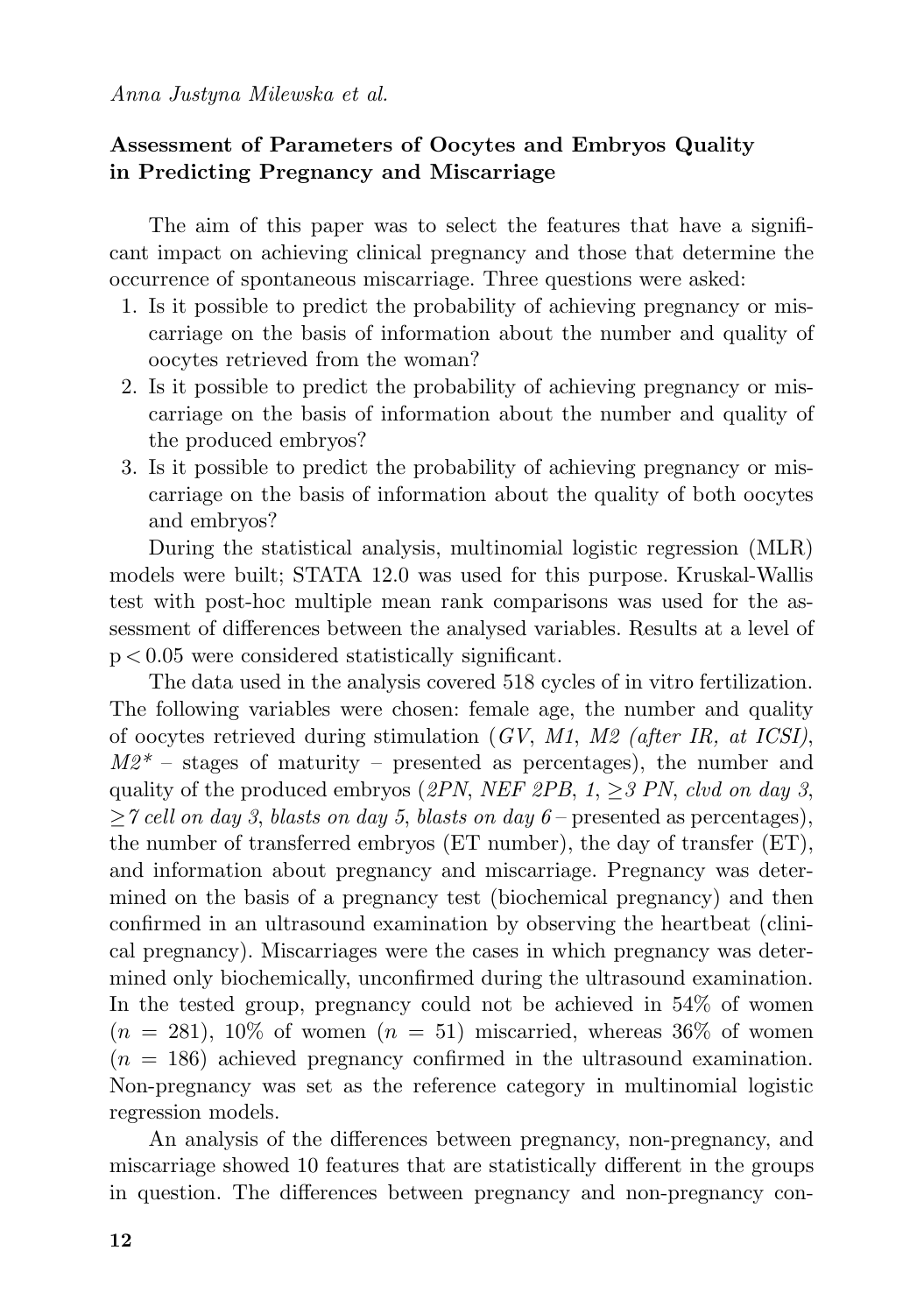cerned female age, follicles  $(n)$ , retrieved oocytes  $(n)$ , fertilized oocytes  $(n)$ , at least 7-cell embryos on day 3  $(\%)$ , blasts on day 5  $(\%)$  and day 6  $(\%)$ , and day of transfer. Differences between miscarriage and non-pregnancy were present for 5 variables: female age, follicle  $(n)$ , M2 after ER  $(\%)$ , M2 at ICSI  $(\%)$ , and for at least 7-cell embryos on day 3  $(\%)$ . Differences between miscarriage and non-pregnancy were present for 2 variables only: blasts on day 5  $(\%)$  and day 6  $(\%)$  (Table 1).

| Table 1. Differences between patients with non-pregnancy, miscarriage, and  |
|-----------------------------------------------------------------------------|
| pregnancy. Comparisons vs. non-pregnancy: $p < 0.05$ , $p < 0.01$ , **,     |
| $p < 0.001$ ***, comparisons vs. pregnancy: $p < 0.05 \#$ , $p < 0.01 \#$ , |
| $p < 0.001$ ###. Results presented as median, and upper and lower           |
| quartile                                                                    |

|                          | Non-pregnancy        | Miscarriage               | Pregnancy                |  |
|--------------------------|----------------------|---------------------------|--------------------------|--|
| Variables                | $(n = 281, 54.25\%)$ | $(n = 51, 9.85\%)$        | $(n = 186, 35.91\%)$     |  |
| female age (years)       | $40.0$ $(36.0-42.0)$ | $36.0 (31.0 - 40.0)^{**}$ | 36.0 $(33.0-40.0)$ ***   |  |
| follicles $(n)$          | $10.0 (7.0 - 16.0)$  | 14.0 $(11.0-18.0)*$       | $15.0 (12.0 - 20.0)$ *** |  |
| retrieved oocytes (n)    | $8.0(4.0-14.0)$      | $11.0(6.0-16.0)$          | $12.0 (9.0 - 21.0)$ ***  |  |
| $M2$ after ER $(\%)$     | $0.7(0.5-0.8)$       | $0.7(0.4-0.8)^*$          | $0.7(0.6-0.9)$           |  |
| M2 at ICSI $(\%)$        | $0.7(0.5-0.8)$       | $0.7~(0.4{\text -}0.8)^*$ | $0.7(0.6-0.9)$           |  |
| fertilized oocytes (n)   | $6.0(3.0-11.0)$      | 7.0 $(5.0-13.0)$ #        | $10.0 (7.0 - 16.0)$ ***  |  |
| $>7$ cell on day 3 (%)   | $0.4(0.2-0.5)$       | $0.5(0.3-0.7)^*$          | $0.5(0.3-0.6)$ ***       |  |
| blasts on day $5 \ (\%)$ | $0.0(0.0-0.05)$      | $0.0(0.0-0.25)$ #         | $0.1$ $(0.0-0.28)$ ***   |  |
| blasts on day 6 $(\%)$   | $0.0(0.0-0.11)$      | $0.0(0.0-0.17)$ #         | $0.1(0.0-0.29)$ ***      |  |
| $ET$ (day)               | $3.0(3.0-3.0)$       | $3.0(3.0-5.0)$            | $3.00~(3.0–5.0)***$      |  |

As female age has the greatest impact on treatment outcome (Milewski et al., 2008), it appears in all the created models. The first multinomial logistic regression model was built on the basis of data concerning the quality and number of retrieved oocytes and female age only (Table 2). The variables that turned out to be significant in the model are the number of *follicles*, the percentage of mature oocytes (*M2 after ER*), and *female age*.

The obtained model (Table 2) enables to conclude that as female age increases by a year, the relative risk of miscarriage (vs. non-pregnancy) decreases by 9%, whereas the relative risk of pregnancy (vs. non-pregnancy) decreases by 8%, at the other parameters set. However, if the number of oocytes in the ovary increases by 1, then the relative risk of pregnancy (vs. non-pregnancy) increases by 7%, at the other parameters set. In the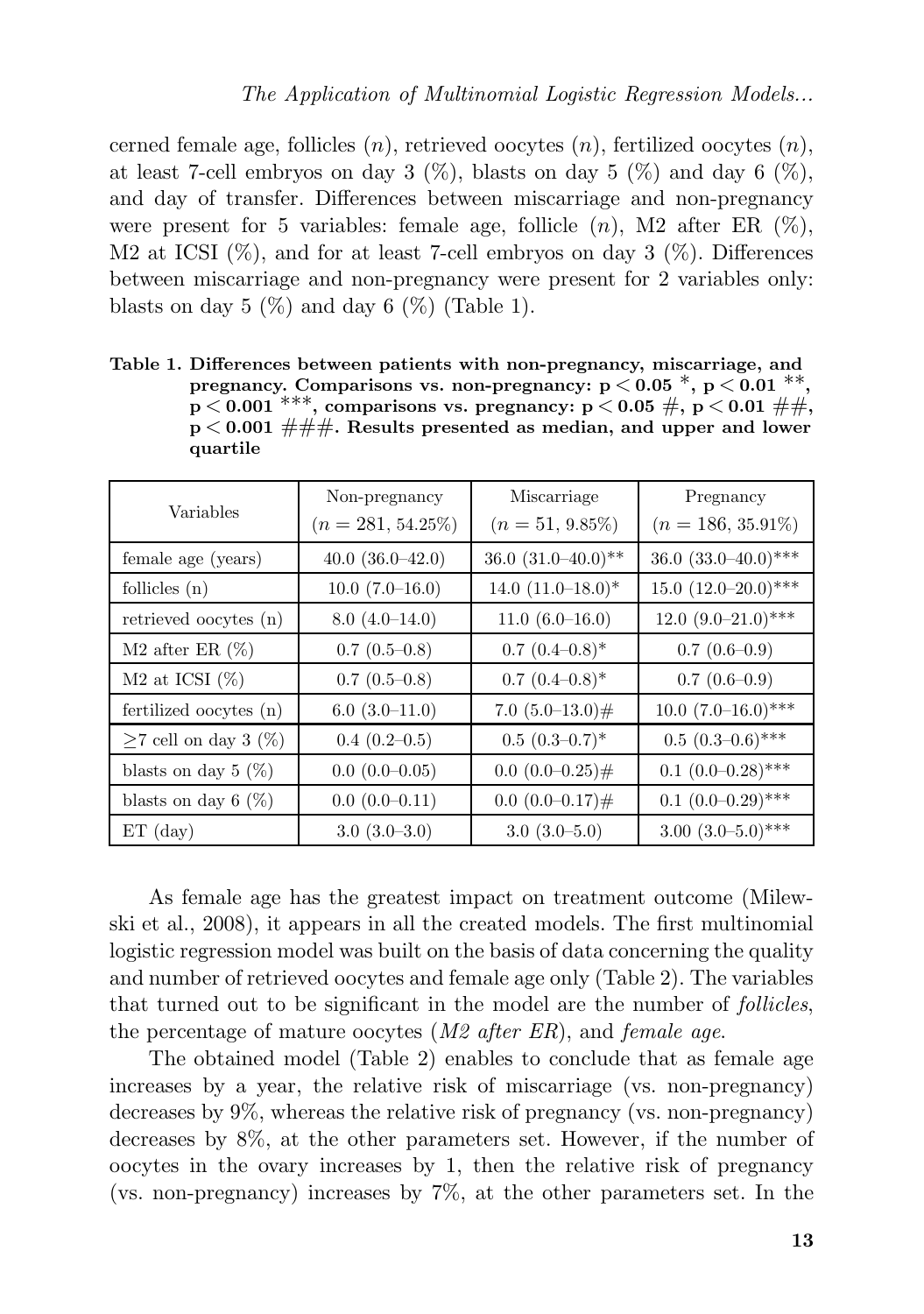| outcome                                                          |                                  | RRR                 | Std. Err.                                    | $\mathbf{z}$                       | P >  z                           |                                              | [95% Conf. Interval]                         |
|------------------------------------------------------------------|----------------------------------|---------------------|----------------------------------------------|------------------------------------|----------------------------------|----------------------------------------------|----------------------------------------------|
| $^{\circ}$                                                       |                                  | (base outcome)      |                                              |                                    |                                  |                                              |                                              |
| 1<br>female age<br>follicles<br>M2afterER%<br>cons               | 1.021295<br>.8827874<br>5.120301 | .9098818            | .0320923<br>.0268963<br>.5781835<br>7.982939 | $-2.68$<br>0.80<br>$-0.19$<br>1.05 | 0.007<br>0.424<br>0.849<br>0.295 | .8491068<br>.9699166<br>.2445456<br>.2411056 | .9750067<br>1.075395<br>3.186782<br>108,7386 |
| $\overline{2}$<br>female age<br>follicles<br>LM2afterER%<br>cons | 1.067369<br>2.464636             | .9231549<br>3.04194 | .0215999<br>.0183339<br>1.38779<br>2.603459  | $-3.42$<br>3.80<br>2.44<br>0.85    | 0.001<br>0.000<br>0.015<br>0.393 | .881776<br>1.032034<br>1.243989<br>.3108898  | .9664755<br>1,103915<br>7.438487<br>19.53886 |

**Table 2. The first multinomial logistic regression model built on the basis of information about retrieved oocytes and female age (Model I)**

0 - non-pregnancy, 1 - miscarriage, 2 - pregnancy

case of miscarriage, the number of oocytes was not statistically significant. Moreover, if the number of M2 oocytes is greater by  $1\%$  then the relative risk of pregnancy (vs. non-pregnancy) increases by  $1\%$ ; at an increase of the percentage of oocytes by  $10\%$  the relative risk of pregnancy is greater by  $11\%$ , at the other parameters set. In the case of miscarriage, the percentage of M2 oocytes has no significant impact.

The second multinomial regression model was built on the basis of data describing the quality and number of the produced embryos, data concerning transfer and female age (Table 3). In this model, the following variables turned out to be statistically significant: female age, at least 7-cell embryos on day 3  $(\%)$ , blasts on day 5  $(\%)$  and day of transfer.

| Table 3. The multinomial regression model built on the basis of information |
|-----------------------------------------------------------------------------|
| about the produced embryos and female age (Model II)                        |

| outcome     | RRR            | Std. Err. | $\mathbf{z}$ | P >  z |          | [95% Conf. Interval] |
|-------------|----------------|-----------|--------------|--------|----------|----------------------|
| ٥           | (base outcome) |           |              |        |          |                      |
| 1           |                |           |              |        |          |                      |
| female age  | .8799219       | .0321896  | $-3.50$      | 0.000  | .8190402 | .9453291             |
| 7cellday3%  | 4.897207       | 3.121147  | 2.49         | 0.013  | 1.404269 | 17.07837             |
| Blastsday5% | 1.2344         | 1.160184  | 0.22         | 0.823  | .1956281 | 7.788981             |
| ET 1        | 1.33147        | .195672   | 1.95         | 0.051  | .9982504 | 1.775921             |
| cons        | 4.522825       | 5.790269  | 1.18         | 0.238  | .3678525 | 55.6091              |
| 2           |                |           |              |        |          |                      |
| female age  | .8847735       | .0221585  | $-4.89$      | 0.000  | .8423922 | .929287              |
| 7celldav3%  | 2.817873       | 1.247548  | 2.34         | 0.019  | 1.183236 | 6.710753             |
| Blastsdav5% | 9.477606       | 5.745355  | 3.71         | 0.000  | 2.888668 | 31.09566             |
| ЕT          | 1.394524       | .1356882  | 3.42         | 0.001  | 1.1524   | 1.687519             |
| cons        | 11.3958        | 10.03476  | 2.76         | 0.006  | 2.02864  | 64.0154              |

**14**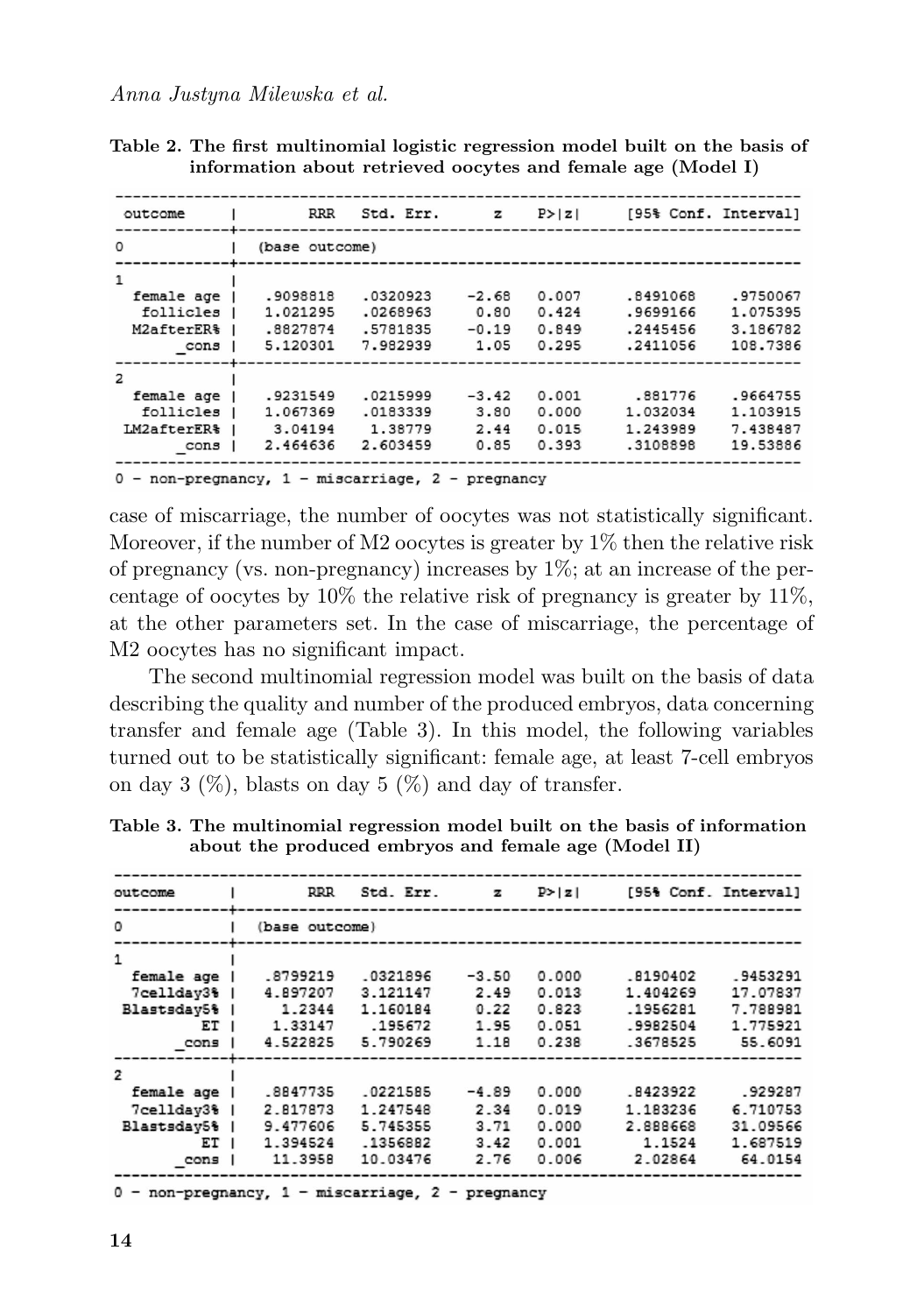When interpreting this model (Table 3) it can be concluded that if female age increases by 1 year, then the relative risk of miscarriage (vs. nonpregnancy) as well as the relative risk of pregnancy (vs. non-pregnancy) decreases by 12%, at the other parameters set. If the percentage of at least 7-cell embryos on day 3 increases by 1%, then the relative risk of miscarriage (vs. non-pregnancy) increases by almost 2%; at an increase of the percentage of embryos by 10%, the relative risk of miscarriage increases by 17%. On the other hand, if the percentage of at least 7-cell embryos on day 3 is greater by 1% then the relative risk of pregnancy (vs. non-pregnancy) increases by  $1\%$ ; at an increase of the percentage of embryos by  $10\%$ , the relative risk of pregnancy increases by 11% (at the other parameters set). At an increase of the percentage of blastocysts on day 5 by 1%, the relative risk of pregnancy (vs. non-pregnancy) increases by 2%; at an increase of the percentage of blastocysts by 10%, the relative risk of pregnancy increases by 22%, at the other parameters set. The percentage of blastocysts, however, does not have a statistically significant impact on miscarriage. If transfer of embryos is postponed by 1 day, then the relative risk of miscarriage (vs. non-pregnancy) increases 1.3 times, while the relative risk of pregnancy (vs. non-pregnancy) increases 1.4 times (at the other parameters set).

The third multinomial regression model was to be built on the basis of all the available data, i.e. describing both the quality and the number of retrieved oocytes, and concerning the number and quality of embryos, the day of transfer, and female age. Unfortunately, this model reduced into model II, which is why it is not presented for the second time in this paper.

#### **Conclusions**

Multinomial regression models have a wide range of applications in medicine. As they enable to assess the relative risk for a multi-state dependent variable, the models are more universal than typical logistic regression. The models presented in this paper are used for predicting infertility treatment outcomes (pregnancy, miscarriage, non-pregnancy). As female age has the greatest impact on treatment results, it is present in all the obtained models. The first of the multi-factor models enabled to conclude that if treatment outcomes are to be predicted on the basis of information about oocytes, then the number of follicles and the percentage of retrieved mature oocytes have a significant impact. The second of the multi-factor models, built on the basis of information about embryos, showed the number of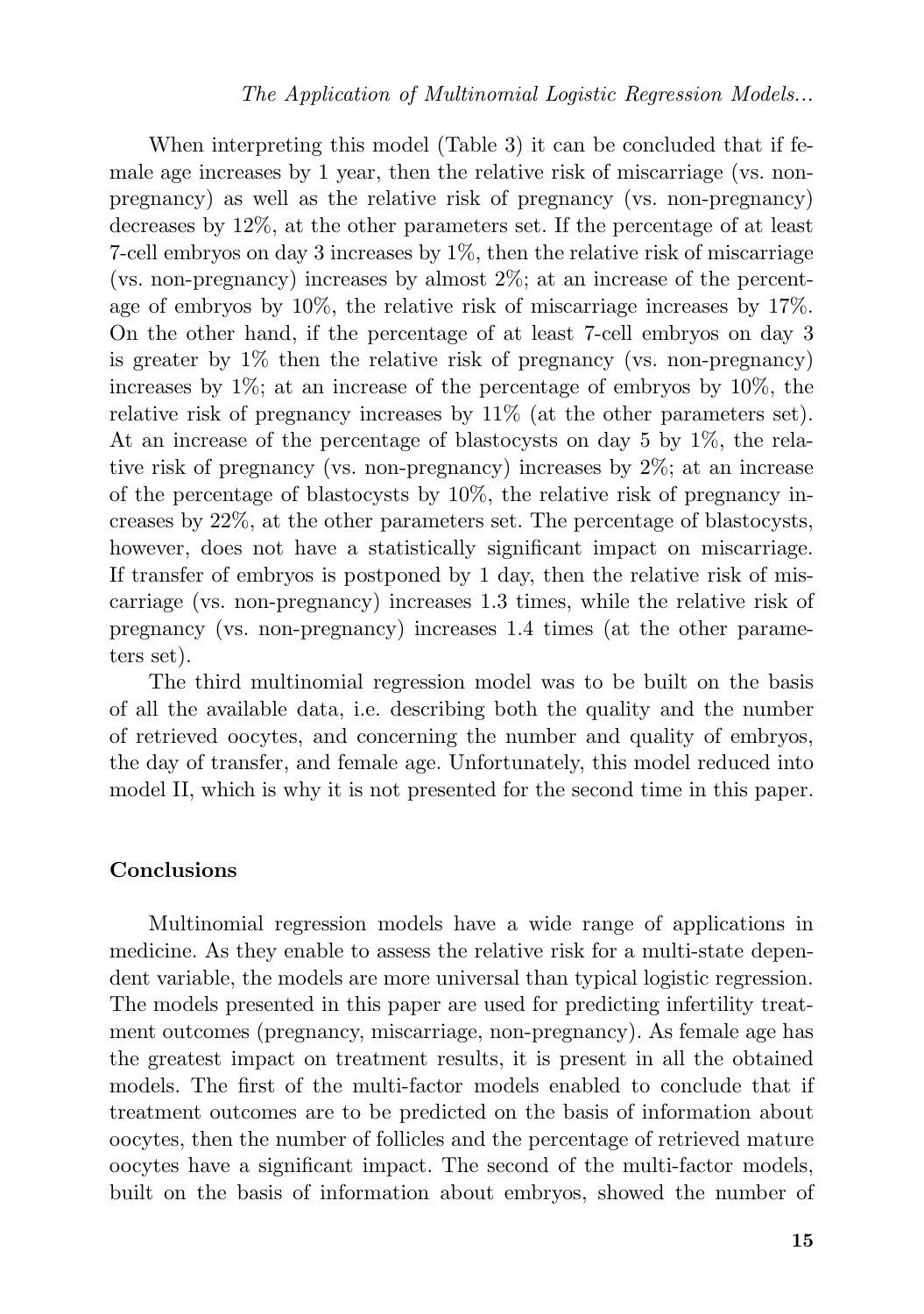*Anna Justyna Milewska et al.*

fertilized oocytes, the percentage of at least 7-cell embryos on day 3, the percentage of blasts on day 5, and the day of transfer as significant. An attempt to build a model on the basis of all available variables was unsuccessful, as the model reduced to the variables describing the quality of embryos only.

#### R E F E R E N C E S

- Agresti, A. (2002). *Categorical Data Analysis* (2nd ed.). New York, NY, USA: Wiley-Interscience.
- Al-balushi, M. S., Ahmed, M. S., Mazharul Islam, M., & Khan, M. H. R. (2016). Contraceptive Method Choices Among Women In Oman: A Multilevel Analysis. *Journal of Data Science*, 14, 117–132.
- Atkinson, R. L., El-Zein, R., Valero, V., Lucci, A., Bevers, T. B., Fouad, T., Liao, W., et al. (2016). Epidemiological Risk Factors Associated with Inflammatory Breast Cancer Subtypes. *Cancer Causes* & *Control*, *27*(3), 359–366.
- Can, V. V. (2013). Estimation of travel mode choice for domestic tourists to Nha Trang using the multinomial probit model. *Transportation Research Part A: Policy and Practice*, *49*, 149–159.
- Cleynen, I., Boucher, G., Jostins, L., Schumm, L. P., Zeissig, S., Ahmad, T., Andersen, V., et al. (2016). Inherited determinants of Crohn's disease and ulcerative colitis phenotypes: A genetic association study. *The Lancet*, *387*(10014), 156–167.
- Dolansky, M. A., Xu, F., Zullo, M., Shishehbor, M., Moore, S. M, & Rimm, A. A. (2010). Post-acute care services received by older adults following a cardiac event: a population-based analysis. *Journal of Cardiovascular Nursing*, *25*(4), 342–349.
- El-Habil, A. M. (2012). An Application on Multinomial Logistic Regression Model. Pakistan *Journal of Statistics and Operation Research*, *8*(2), 271–291.
- Hosmer, D. W., & Lemeshow, S. (2000). *Applied logistic regression*. New York: Wiley.
- Kohansal, M. R., & Firoozzare, A. (2013). Applying Multinomial Logit Model for Determining Socio-Economic Factors Affecting Major Choice of Consumers in Food Purchasing: The Case of Mashhad. *Journal of Agricultural Science and Technology*, *15*, 1307–1317.
- Medina-Solis, C. E., Maupone, G., del Socorro, H. M., Perez-Nunez, R., Avila-Burgos, L., & Lamadrid-Figueroa, H. (2008). Dental Health Services Utilization and Associated Factors in Children 6 to 12 Years Old in a Low-Income Country. *Journal of Public Health Dentistry*, *68*(1), 39–45.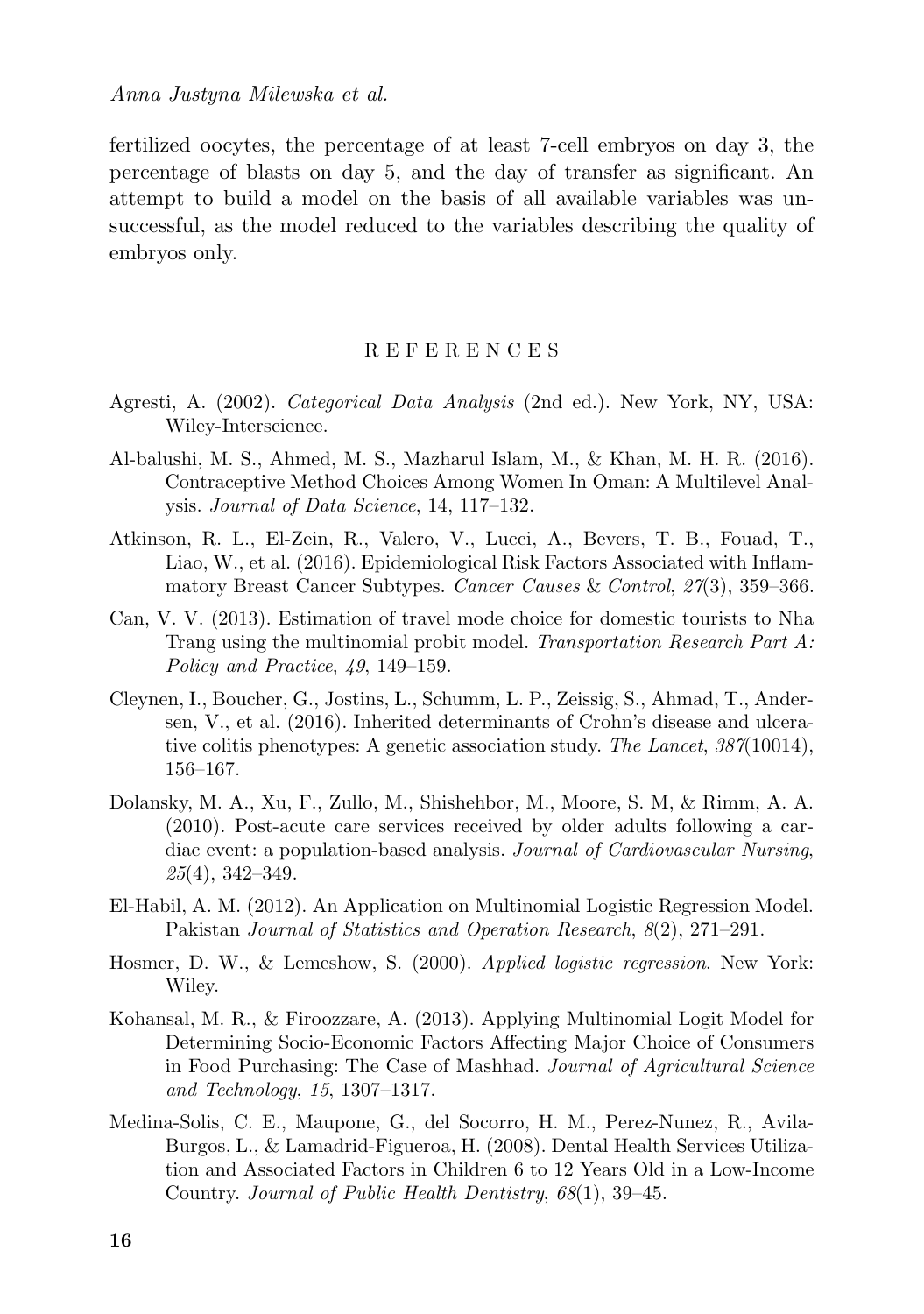- Milewska, A. J., Jankowska, D., Citko, D., Więsak, T., Acacio, B., & Milewski, R. (2014). The use of principal component analysis and logistic regression in prediction of infertility treatment outcome. *Studies in Logic, Grammar and Rhetoric. Logical, Statistical and Computer Methods in Medicine*, *39*(52), 7–23.
- Milewska, A. J., Jankowska, D., Cwalina, U., Citko, D., Więsak, T., Acacio, B., & Milewski, R. (2016). Prediction of infertility treatment outcomes using classification trees. *Studies in Logic, Grammar and Rhetoric. Logical, Statistical and Computer Methods in Medicine*, *47*(60), 7–19.
- Milewska, A. J., Górska, U., Jankowska, D., Milewski, R., & Wołczyński, S. (2011). The use of the basket analysis in a research of the process of hospitalization in the gynecological ward. *Studies in Logic, Grammar and Rhetoric. Logical, Statistical and Computer Methods in Medicine*, *25*(38), 83–98.
- Milewski, R., Jankowska, D., Cwalina, U., Milewska, A. J., Citko, D., Więsak, T., Morgan, A., & Wołczyński, S. (2016). Application of artificial neural networks and principal component analysis to predict results of infertility treatment using the IVF method. *Studies in Logic, Grammar and Rhetoric. Logical, Statistical and Computer Methods in Medicine*, *47*(60), 33–46.
- Milewski, R., Milewska, A. J., Czerniecki, J., Leśniewska, M., & Wołczyński, S. (2013). Analysis of the demographic profile of patients treated for infertility using assisted reproductive techniques in 2005–2010. *Ginekologia Polska*, *84*(7), 609–614.
- Milewski, R., Milewska, A. J., Domitrz, J., & Wołczyński, S. (2008). In vitro fertilization ICSI/ET in women over 40. *Przegląd Menopauzalny*, *7*(2), 85–90.
- Miyamoto, M. (2014). Credit Risk Assessment for a Small Bank by Using a Multinomial Logistic Regression Model. *International Journal of Finance and Accounting*, *3*(5), 327–334.
- Mukesi, M., Phillipus, I. N., Moyo, S. R., & Mtambo O. P. L. (2017). Prevalence of Skin Allergies in Adolescents in Namibia. *International Journal of Allergy Medications*, *3*(1):022.
- Neupane, B., McDonald, S. D., & Beyene, J. (2015). Identifying determinants and estimating the risk of inadequate and excess gestational weight gain using a multinomial logistic regression model. *Open Access Medical Statistics*, *5*,  $1-10$ .
- Okasha, M. K., & Abu-Saada, A. H. K. (2014). Modeling Violence against Women in Palestinian Society. *American International Journal of Contemporary Research*, *4*(1), 209–220.
- Pesatori, A. C., Carugno, M., Consonni, D., Hung, R. J., Papadoupolos, A., Landi, M. T., Brenner, H., et al. (2013). Hormone use and risk for lung cancer: a pooled analysis from the International Lung Cancer Consortium (ILCCO). *British Journal of Cancer*, *109*, 1954–1964.
- Radwan, J., & Wołczyński, S. (Eds.). (2011). *Niepłodność i rozród wspomagany*. Poznań, Polska: Termedia Wydawnictwa Medyczne.